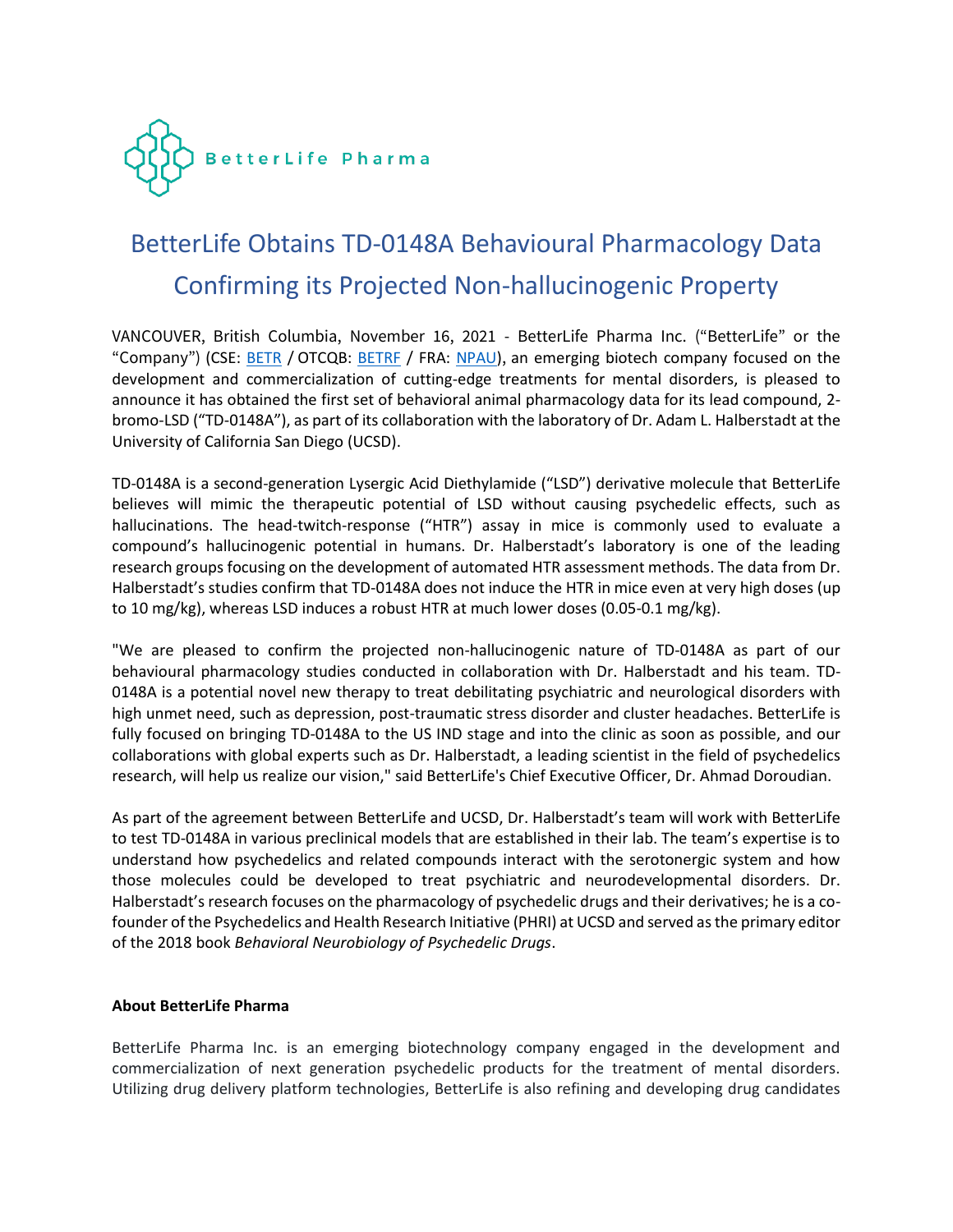from a broad set of complementary interferon-based technologies which have the potential to engage the immune system to fight virus infections, such as the coronavirus disease (COVID-19) and human papillomavirus.

For further information, please visit [www.abetterlifepharma.com.](file:///C:/Users/andre/AppData/Local/Temp/www.abetterlifepharma.com)

### **About UC San Diego School of Medicine**

Established in 1968, UCSD School of Medicine is consistently ranked among the top medical school programs in the country for primary care and research by *U.S. News & World Report* and among the top 10 medical schools for National Institutes of Health total funding. The school is internationally recognized as a place where discoveries are delivered — bringing breakthroughs from the research lab to patients' bedsides. Faculty members care for patients at UC San Diego Health, where primary care is available at several convenient locations throughout San Diego County and our advanced specialty care consistently ranks among the nation's best.

For further information, please visit[: medschool.ucsd.edu](https://medschool.ucsd.edu/)

### **Contact Information**

David Melles, Investor Relations Manager Email: [David.Melles@blifepharma.com](mailto:David.Melles@blifepharma.com) Phone: 1-778-887-1928

#### **Cautionary Note Regarding Forward-Looking Statements**

No securities exchange has reviewed nor accepts responsibility for the adequacy or accuracy of the content of this news release. This news release contains forward-looking statements relating to product development, licensing, commercialization and regulatory compliance issues and other statements that are not historical facts. Forward-looking statements are often identified by terms such as "will", "may", "should", "anticipate", "expects" and similar expressions. All statements other than statements of historical fact, included in this release are forward-looking statements that involve risks and uncertainties. There can be no assurance that such statements will prove to be accurate and actual results and future events could differ materially from those anticipated in such statements. Important factors that could cause actual results to differ materially from the Company's expectations include the failure to satisfy the conditions of the relevant securities exchange(s) and other risks detailed from time to time in the filings made by the Company with securities regulations. The reader is cautioned that assumptions used in the preparation of any forward-looking information may prove to be incorrect. Events or circumstances may cause actual results to differ materially from those predicted, as a result of numerous known and unknown risks, uncertainties, and other factors, many of which are beyond the control of the Company. The reader is cautioned not to place undue reliance on any forward-looking information. Such information, although considered reasonable by management at the time of preparation, may prove to be incorrect and actual results may differ materially from those anticipated. Forward-looking statements contained in this news release are expressly qualified by this cautionary statement. The forward-looking statements contained in this news release are made as of the date of this news release and the Company